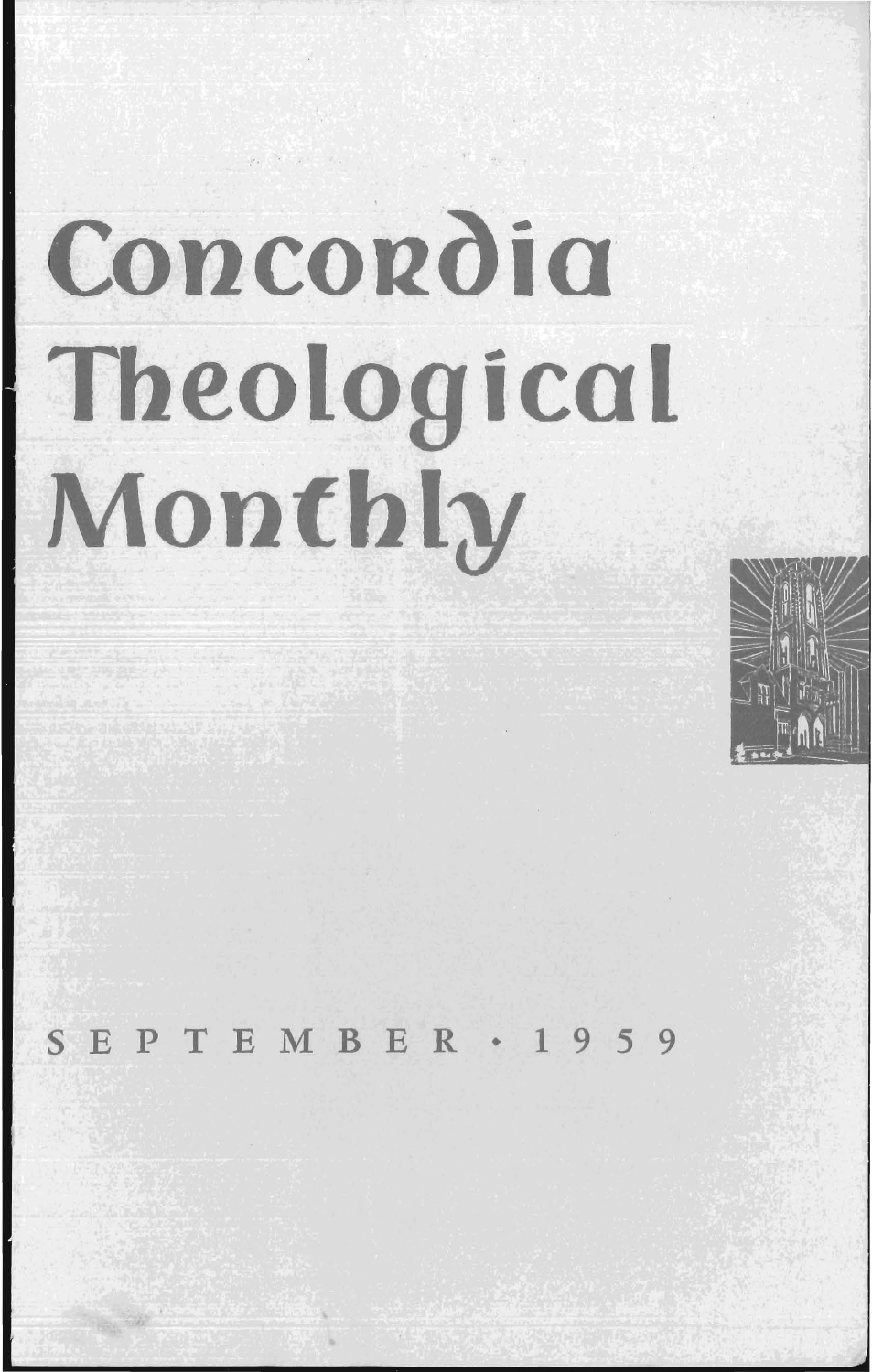# **THEOLOGICAL** OBSERVER

### EXISTENTIALISM: PHILOSOPHY OR THEOLOGY?

Under this heading Dr. R. S. Ford, assistant professor of religious education at Garrett Biblical Institute, Evanston, IlL, in *Religion in Life*  (summer 1959), endeavors to decide the question by a very careful analysis of the basic presuppositions of existentialism. He disagrees with Sartre, Marcel, and Jaspers, who insist upon its character as a philosophy, judging that it contains certain concepts as these are found in the writings of John Calvin and are exhibited in those of Karl Barth, Emil Brunner, Reinhold Niebuhr, and others. In concluding his investigation the author writes, in part: " $\ldots$  the obvious dependency of existential thinkers upon the theological concerns of the Reformation expressed through Soren Kierkegaard, coupled with their failure to 'play the game' philosophically, would suggest that this movement has yet to establish itself as a philosophy. Rather, it is a reformulation, sometimes in a non-theistic framework, of some of the basic presuppositions underlying Reformation theology. It is old faith in new disguise." The last statement, we believe, is only partially true and so perhaps not true at all. The writer himself suggests the wide cleavage between Reformation theology and existentialist thought when he asks: "Could it be that the existentialist thinkers have not embraced *enough* [italics in original} of Reformation thought?" What the question intimates is very true, for existentialist thinkers - and here we have in mind the so-called existentialist theologians — usually fail to embrace the full Gospel message of the Reformation theology. Or if they do embrace the Reformation Gospel they depart from their existentialist pattern. Such existentialist fundamentals as "the abyss of Nothingness," "the condition of deep despair," "the awareness of the irrelevancy and meaninglessness of the world," and others, which the writer finds expressed also in Calvin's theology, though perhaps in non-existentialist terminology, attach only to such as have experienced merely the condemning force of the divine Law and so are in mental and spiritual despair. But in the true Reformation theology, especially in that of luther, the function of the Law is only ancillary; its glory is the Gospel of Christ's full and free salvation by faith, which through the conversion of the despairing sinner removes the "horrifying encounter with Nothingness," the "estrangement and alienation from God," and all the other pagan moods into which godless existentialism hurls the husks-eating prodigal existentialist who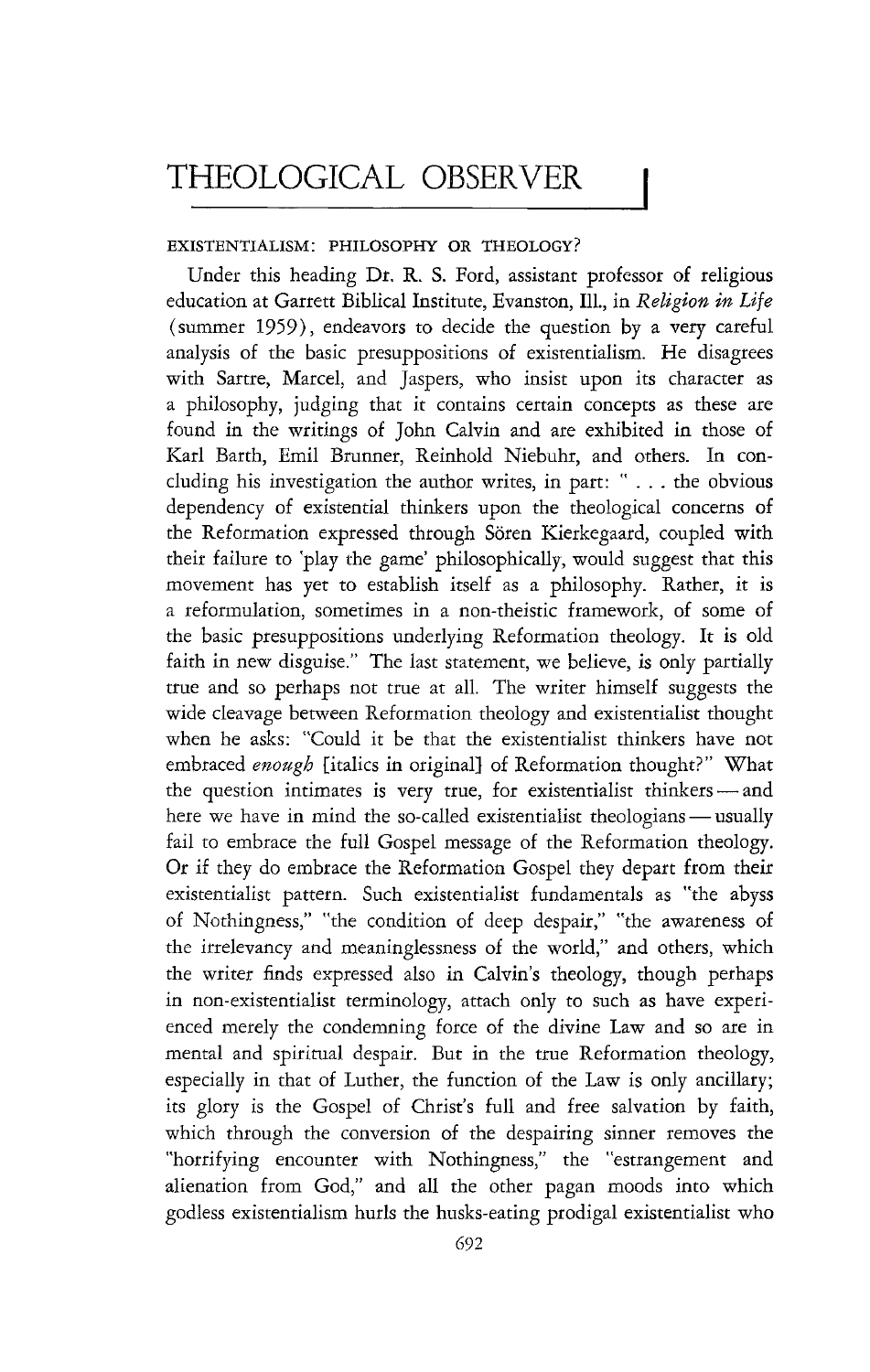#### THEOLOGICAL OBSERVER 693

refuses to recognize the grace of God in Christ Jesus, which solves, once for all, all existentialist problems. This explains why Barth, in trying to set forth a "church theology," cut the philosophical navel cord which at first bound him to the dreary Dane. No, indeed, existentialism is not the "old faith in new disguise," but since it leaves out the Gospel, it is no faith at all, at least not the faith of the Reformation theology set forth by both Luther and Calvin.

JOHN THEODORE MUELLER

#### SOME MODERN *PROTESTANT* ATTITUDES *TOWARDS* HERMENEUTICS

Under this heading the *Catholic Biblical Quarterly* (April 1959) presents a very acceptable overview of modern Protestant critical hermeneutics. In passing, we may remark by way of explanation that the term "hermeneutics" is here used not in the sense of those scholars who regard the narratives of Scripture as actually or historically true and so merely seek to determine by proper principles what the divine words really say, but in that of critics who regard such events as the virgin birth of Christ, His resurrection, ascension, and others as historically untrue, yet having for those who taught them by word or pen a very meaningful significance. We shall quote but a few thoughts to indicate what this sort of critical hermeneutics means in actual practical application. To the historical critic it is impossible to know the Jesus of history. The gospels are not biographies but merely confessions of faith. They contain many legends, e. g., the miracle stories. "We can only know Jesus clad in the garb of myth." For Reimarus, who projected historical criticism, Jesus was a Jewish political messiah; for Bultmann, one of its principal present-day advocates, He was merely a Jewish prophet. For Reimarus Christianity was a deception; for Bultmann it is an act of pure practical reason but not a historical datum *(kein historisches Faktum).* For Bultmann the history of Jesus is part of the history of Judaism, not of Christianity. He can have no significance for Christianity, since Christianity began with the resurrection. Among the European advocates of the canons of historical criticism were Strauss, Hermann, Harnack, and Schweitzer; in America, too, we find the movement is rapidly spreading and gaining champions in many theological schools in our country. There are, of course, such as distinguish between the Jesus of history and the Christ of faith, with the understanding that the Christian Church must adhere to the latter. But others find this distinction to be pernicious, though deeply rooted in recent Protestant theology. Ultimately, however, such historical criticism means historical skepticism and the repudiation of the fundamentals of the Christian faith. JOHN THEODORE MUELLER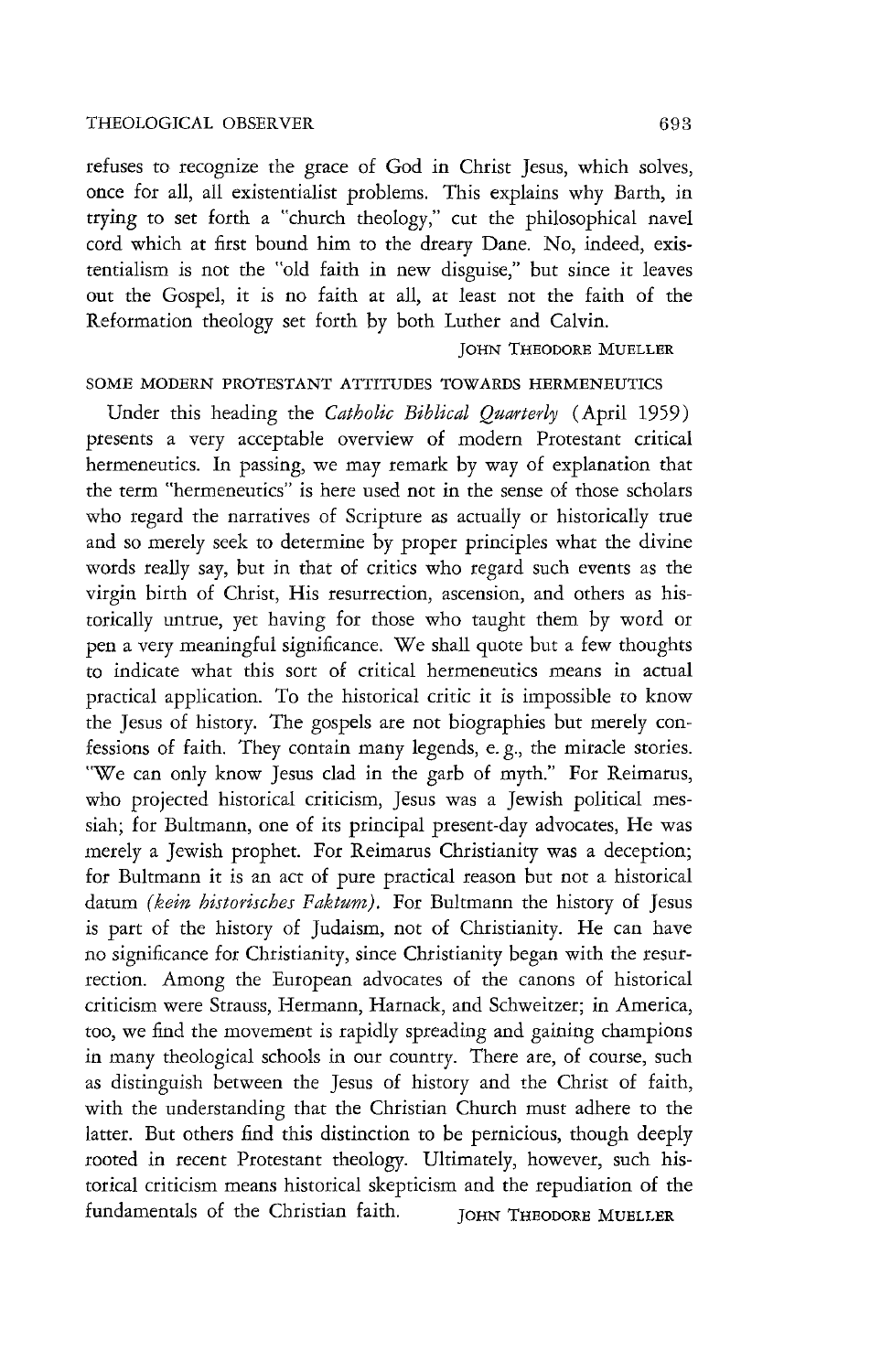## BRIEF ITEMS FROM THE NATIONAL LUTHERAN COUNCIL

Columbus, Ohio.-Milwaukee has been chosen as the site for the constituting convention of the Luther League of The American Lutheran Church, the new church body that will be formed next year by a three-way merger. The Luther League will meet Aug. 16-21, 1960, with 3,500 official delegates representing nearly 125,000 Lutheran youth in the United States and Canada from the three uniting groups — the American, Evangelical, and United Evangelical Lutheran churches.

According to the Lutheran Youth Convention Committee, the purpose of the youth meeting will be to constitute the Luther League as the youth auxiliary of the new church and to determine the league's program for the first triennium, 1961-63.

Columbus, Ohio. - Dr. Edward C. Fendt, a member of the faculty at Capital University here for 35 years, has been elected president of its Evangelical Lutheran Theological Seminary.

Dr. Fendt was named to the post on June 1 by the Board of Regents of Capital University. He has been dean of the seminary for the past 13 years.

Separate administrations for the seminary and college operated here by the American Lutheran Church were made necessary by the organizational structure for the new church body that will be constituted next year by the union of the ALC, the Evangelical Lutheran Church, and the United Evangelical Lutheran Church. In The American Lutheran Church the theological seminaries will be under the direction and control of a board of theological education and the colleges will be under the direction of a board of college education.

Sweden. - Bishop Bo Giertz of Gothenburg, leader of the "Confessional Front" within the Lutheran Church of Sweden, and Dr. Margit Sahlin, head of St. Catherine's Foundation, both commented on Swedish church problems during recent visits to Norway.

Addressing a meeting of the Brotherhood of Clergymen Faithful to the Confession, in Oslo, Bishop Giertz, who also is vice-president of the Lutheran World Federation, said that the controversy in Sweden over the ordination of women pastors is not the most important of current issues. More important, he stressed, are the questions of the Bible being the true word of God and of faithfulness to the Holy Scriptures.

Bishop Giertz said he regarded the present disagreement as only a preliminary to a division between "a confessional church and a sec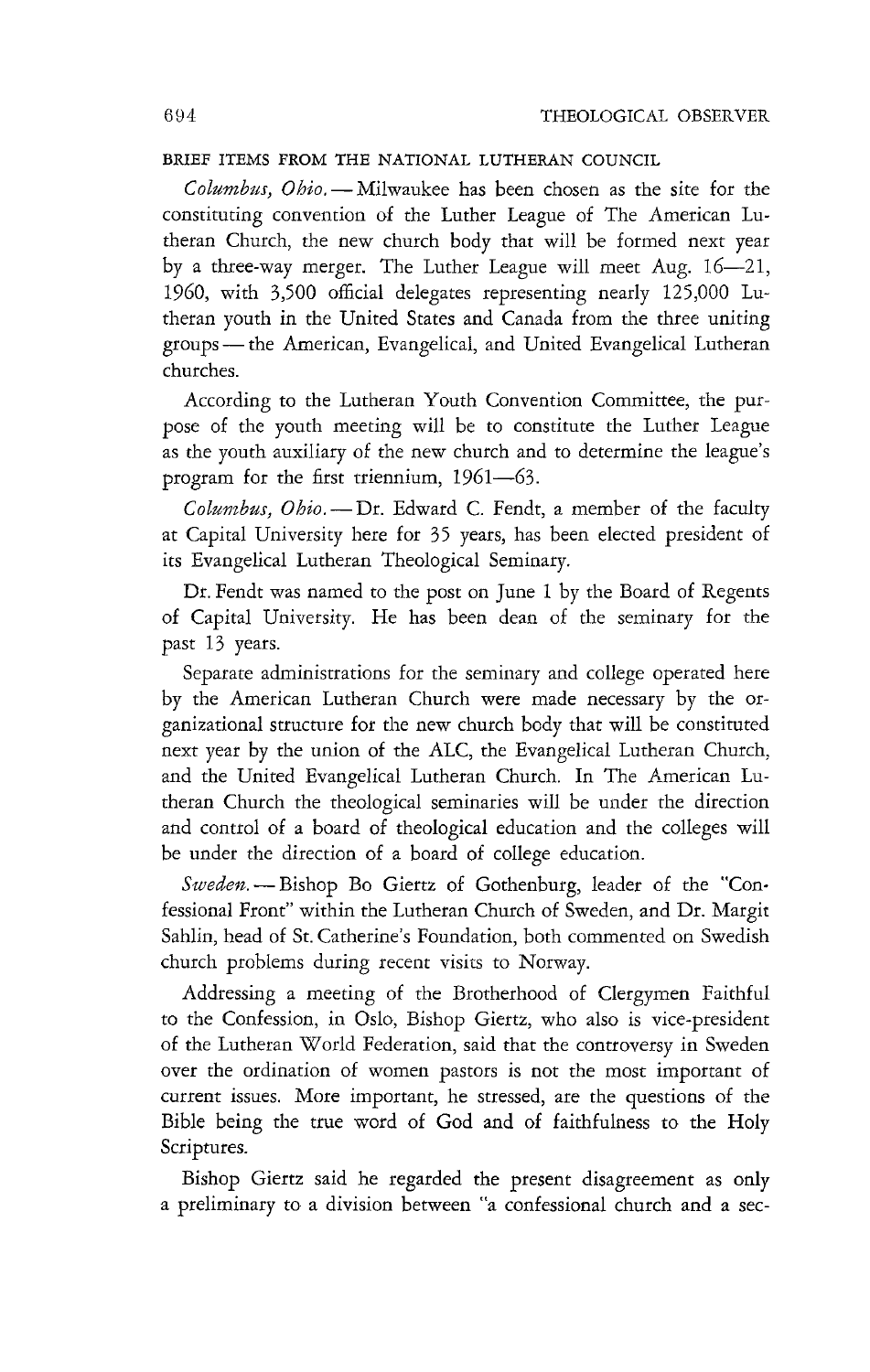ularized majority which, although nominally belonging to the Swedish National Church, finds something objectionable even in fundamental Christian truths."

"I should be very much surprised if in the near future we are not faced with a far more serious struggle than up to now," he said. He indicated two opposing viewpoints; one which believes that the Scriptures are given us by God and one which believes that the Bible does contain the Word of God, but not that it is the Word of God.

*Washington, D. C.* - A sociologist of the American Lutheran Church asserted in Capitol Hill testimony that warped and distorted views of sex may be an American "Achilles' heel."

Dr. Carl F. Reuss of Columbus, Ohio, warned that immature attitudes of many Americans toward sex can be used by the Communist conspiracy to undermine the foundations of national life. He said that the "abnormal glorifying, commercializing, and even idolizing of physical sex, apart from its deeper and truer psychological, emotional, and spiritual meaning and without wholesome channels of expression, may be an American Achilles' heel toward which a clever antagonist can direct his darts of destruction."

Dr. Reuss is executive secretary of the ALC's Board for Christian Social Action. He appeared before the Subcommittee on Postal Operations of the House Committee on Post Office and Civil Service, which is holding hearings on obscene literature.

At its convention in San Antonio, Tex., last fall the ALC assigned the task of studying and guiding action on the problem of pornographic printed materials to its Christian Social Action Board.

Dr. Reuss pointed out to the Congressional Committee that this action came as a result of a "groundswell of concern" over the problem of pornographic printed materials and their effect not only upon "our own youth" but also upon the youth of the community. He said that his board had approved a statement on "The Church Looks at Immorality in Print and on Screen." This will be used for stimulating thinking, promoting discussion, and guiding action among members of the church.

"As Lutherans," he emphasized, "we prefer to work for individual regeneration through God's power from within rather than seeking to compel morality by legislation from outside. We do need laws as a support to sound, defensible positions of fundamental morality, decency, and well-being but not as a means of imposing our religious views upon others."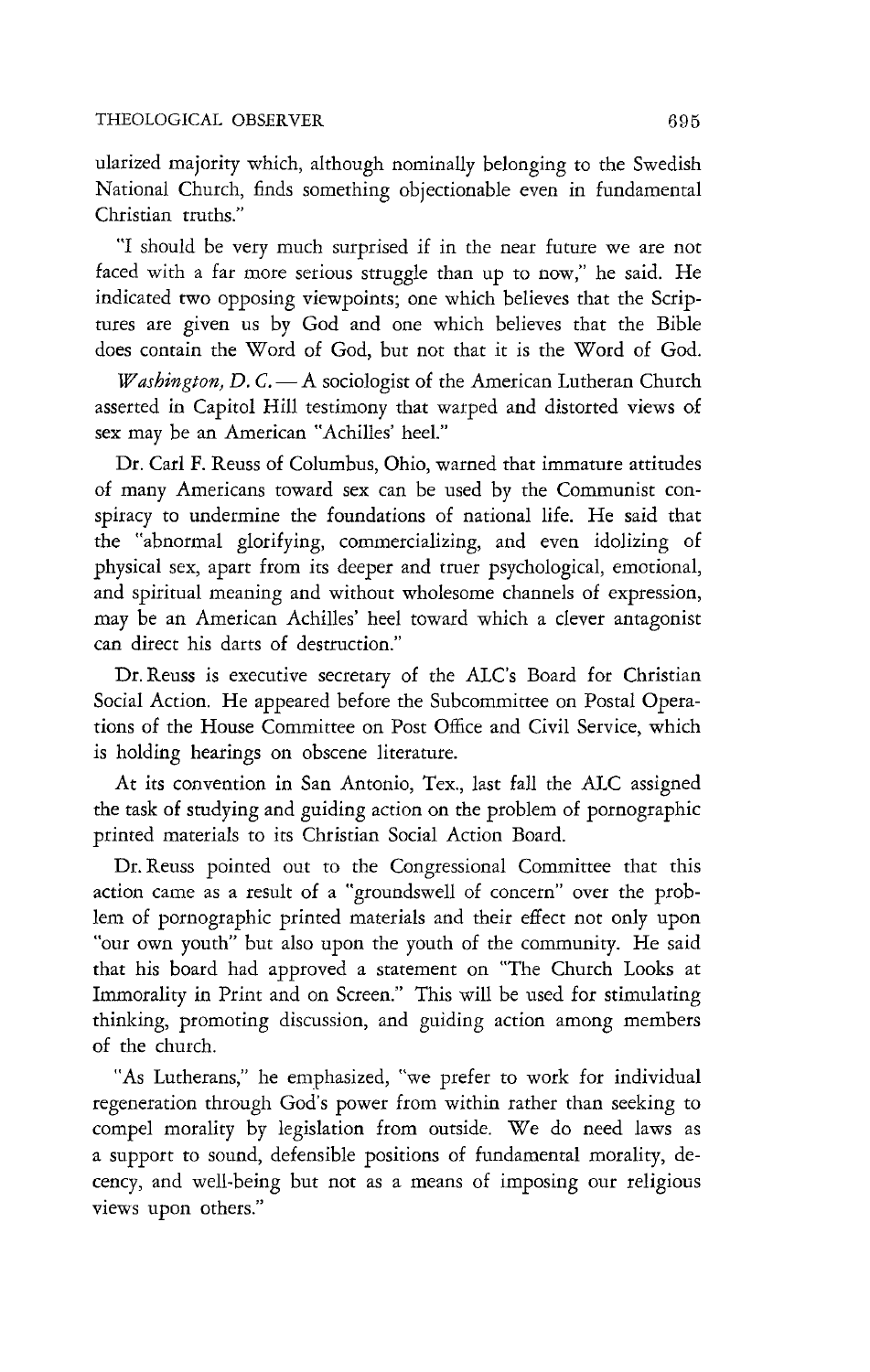"In the light of this," he went on, "our first line of attack is to upgrade personal understanding, attitudes, and preferences." He pointed out that the person is the key to corrective approaches and said that for this reason the church emphasizes wholesome sex education, realistic self-understanding and acceptance, good companionship, duty to others as well as rights, and education for higher values.

San Francisco. - The 10,000-member National Evangelical Lutheran Church has been invited to join the 2,315,OOO-member Lutheran Church — Missouri Synod. The invitation was extended by the latter's 44th general convention here. The two bodies have been closely allied in doctrine and practice for 35 years.

Organized in 1898, the NELC is composed of Lutherans of Finnish descent and is headed by Dr. J. E. Nopola of Esko, Minn. It has 57 congregations and 33 pastors, many of whom are graduates of the Missouri Synod's Concordia Theological Seminary in Springfield, Ill.

The Finnish Relations Committee of the Synod was instructed to arrange a meeting between representatives of the NELC and the Synod's Committee on Doctrinal Unity to discuss union of the two church bodies.

*Minneapolis, Minn.* - The first issue of *Response*, new periodical of the Lutheran Society for Worship, Music, and the Arts, was issued here on Pentecost. The magazine, which will appear twice yearly, is an attempt on the part of the society "to evince in print its desire to help Christian worshipers of the Triune God and to alert Lutherans in particular to the rich integrating heritage bequeathed to them in their worship, music, and the arts."

Editor Walter E. Buszin, a member of the faculty of Concordia Seminary at St. Louis, Mo., points out in his foreword to the new magazine that there does not exist in America today "a non-Roman Catholic periodical on Christian worship and its arts which strives to be more than newsy in character." He feels this may be due to the fact that Protestants are not united in worship life and practice, and he also points Out that large segments of Protestantism "have ignored and rejected some of the magnificent possessions which God has given to the Church in order to integrate and unify His people."

According to the editor, the choice of the name *Response* indicates that worship is regarded as a response to God. The magazine will thus have a theocentric approach.

The next issue of the magazine will appear at the beginning of Advent, with plans envisioned to make it a quarterly in the near future.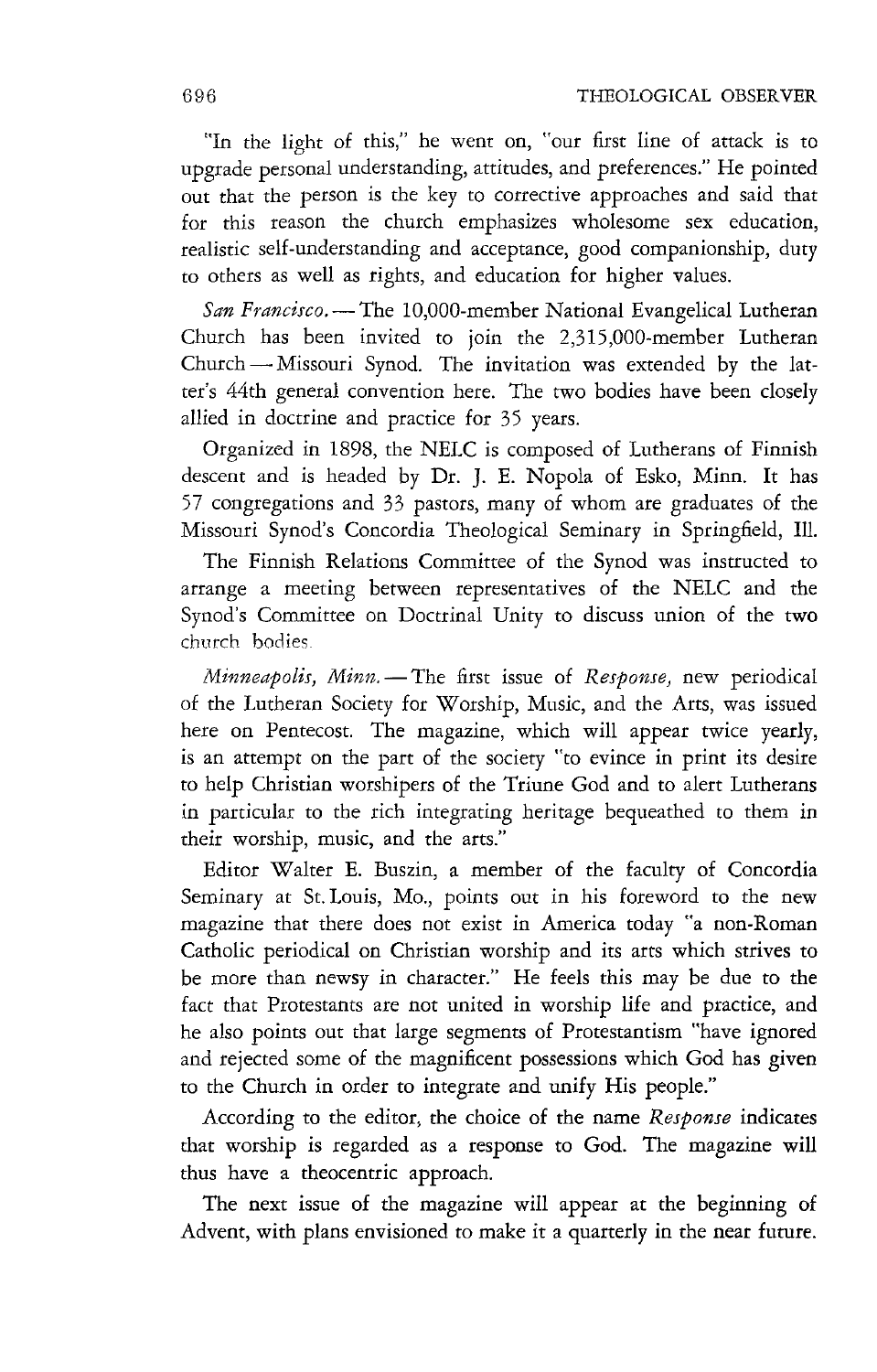The first issue includes articles relating to theology and the arts, music and book reviews, photographs with texts on modern church architecture, editorial comments, and news notes concerning the Lutheran Society for Worship, Music, and the Arts.

In addition, the issue pays tribute to Dr. Luther D. Reed, dean emeritus of Lutheran Theological Seminary at Mount Airy, Pa., who served as chairman of the Joint Commissions which prepared the new *Service Book and Hymnal* of the Lutheran Church in America. Dr. Reed, who has been a leader among Lutheran liturgical groups in America for many years, is honored in the magazine "because he represents in his life and his work the goal toward which this journal aspires - the enrichment of the worship life of the church through effective use of music and the arts."

*New York*.--Membership gains totaling more than 100,000 have been reported by the Lutheran churches in Latin America during the past two years, according to new statistics compiled here. Their combined baptized membership now stands at a new high of 856,285, as compared with 749,164 in 1957, the Lutheran World Federation Com mittee on Latin America found in a mail survey of its area of work. On the basis of the new figures Dr. Stewart W. Herman, director of the committee, said, "Lutherans in Latin America, including the unchurched, may be conservatively estimated at 900,000."

The survey revealed that 509 pastors are now serving groups of Lutherans in 21 American countries south of the United States. Such groups include 22 "diaspora" congregations of non-Latin Americans, mostly Europeans, that are served on a multilingual basis with special help from the LWF committee. Of these, six each are located in Colombia and Venezuela, three in Mexico, two in Ecuador, and one each in EI Salvador, Costa Rica, Nicaragua, Honduras, and Peru. In all these countries there are organized "diaspora" groups of Lutherans from Germany and the Nordic countries - Scandinavia and Finland.

The largest two Lutheran bodies in Latin America are in Brazil. They are the 600,000-member Evangelical Church of Lutheran Confession in Brazil, an LWF affiliate, and the 102,289-member Evangelical Lutheran Church in Brazil, a District body of The Lutheran Church-Missouri Synod. Swedish, Norwegian, and Danish groups, plus a mission of the Evangelical Lutheran Church of North America, bring Brazil's total of baptized Lutherans up to 703,944.

Next to Brazil in Lutheran strength is Argentina, with a reported membership total of 94,140. Contributing to this total are, in order